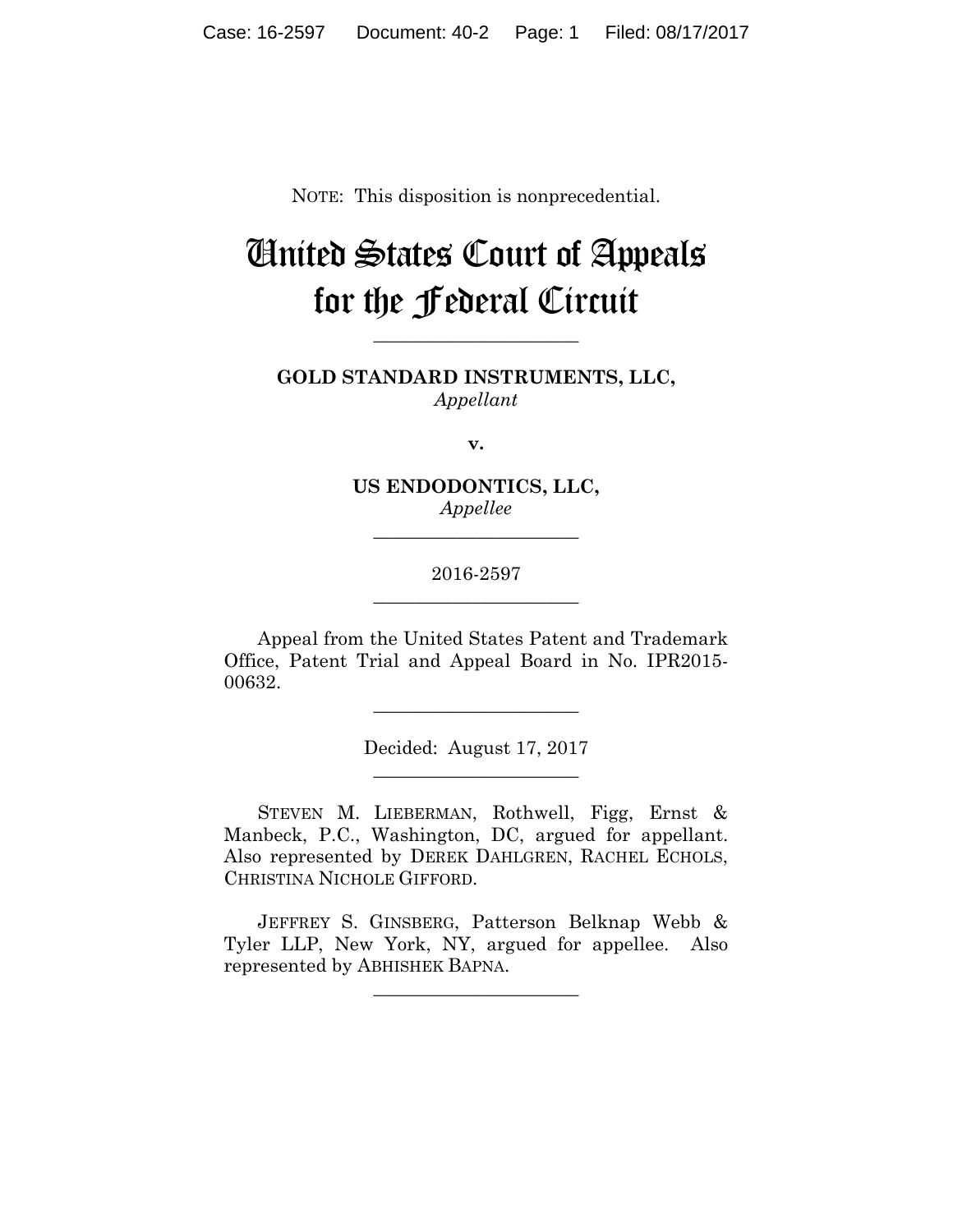#### 2 GSI INSTRUMENTS, LLC v. US ENDODONTICS, LLC

## Before PROST, *Chief Judge,* BRYSON and STOLL, *Circuit Judges.*

# PROST, *Chief Judge*.

Gold Standard Instruments, LLC ("GSI") appeals from an inter partes review ("IPR") proceeding, No. IPR2015-00632, where the Patent Trial and Appeal Board ("Board") held all claims obvious under 35 U.S.C. § 103. We affirm.

I

This appeal involves U.S. Patent No. 8,727,773 ("773") patent"). Entitled "Dental and Medical Instruments Comprising Titanium," this patent relates to medical and dental instruments, such as endodontic files used to perform root canal therapy on a tooth. '773 patent col. 1 ll. 25–29, col. 2 ll. 56–59. In particular, the invention recites methods for manufacturing an endodontic instrument—e.g., a file with an elongated shank comprising a titanium alloy—by heat-treating the shank to reduce or eliminate its superelastic properties. Through this process, the instrument retains high flexibility and resistance to torsion breakage while maintaining its shape, withstanding increased strain, and holding sharp cutting edges. The invention thus purportedly "solves the problems encountered when cleaning and enlarging a curved root canal." *Id*. at col. 3 ll. 1–2.

After instituting, the Board held all seventeen claims obvious under § 103. GSI treats claim 1 as representative, Appellant's Opening Br. 16 ("GSI Br."), and challenges the Board's adherence to certain procedural requirements as well as its obviousness findings and conclusions. We have jurisdiction under 28 U.S.C. § 1295(a)(4)(A).

#### II

We turn first to obviousness. Obviousness is a legal question based on underlying fact findings. *In re DBC*,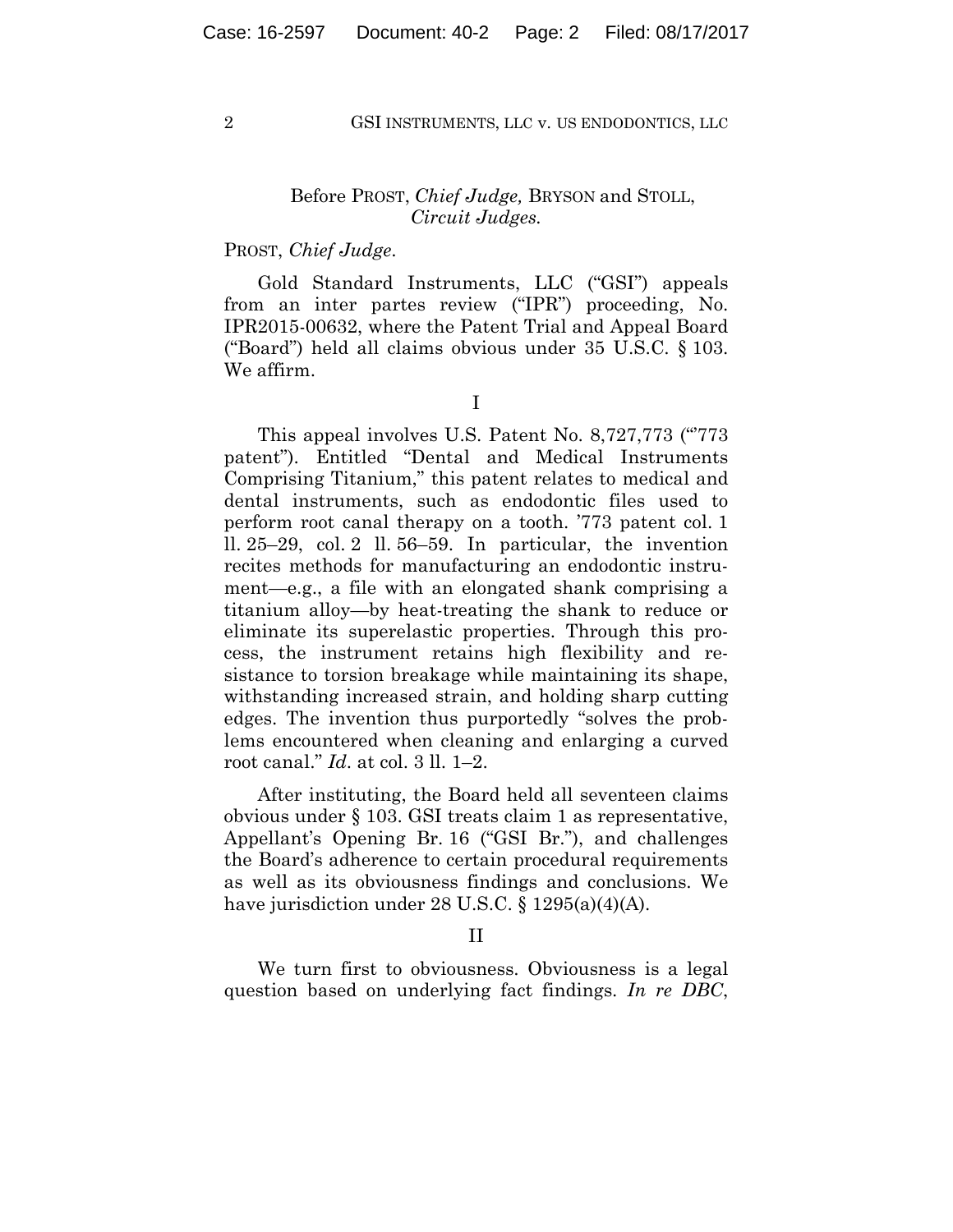#### GSI INSTRUMENTS, LLC v. US ENDODONTICS, LLC 3

545 F.3d 1373, 1377 (Fed. Cir. 2008). We review the Board's legal determinations de novo and its underlying factual determinations for substantial evidence. *Rambus Inc. v. Rea*, 731 F.3d 1248, 1251 (Fed. Cir. 2013).

GSI argues that the Board erred in holding all claims obvious in view of two alternative grounds: (a) claims 1– 17 based on a combination of the Matsutani, ISO 3630-1, and Pelton references ("Matsutani Ground"), J.A. 25–31; and (b) claims 1–17 based on a combination of the Kuhn, ISO 3630-1, McSpadden, and Pelton references ("Kuhn Ground"), J.A. 13–24. *See* GSI Br. ix–x (Table of Abbreviations). GSI argues that these references do not disclose two limitations recited in claim 1: (1) heat-treating the entire shank; and (2) the heat-treated shank has an angle greater than ten degrees of permanent deformation. Specifically, it argues that we should reverse the Board because the Matsutani Ground does not meet the first limitation and the Kuhn Ground does not meet either limitation. We disagree.

Regarding the "heat-treating the entire shank" limitation, GSI argues that the Matsutani Ground does not render the claims obvious because the Matsutani reference only discloses heat-treating three-quarters of the entire shank and, thus, discourages making the necessary modification. GSI Br. 48–51. In support, GSI identifies a portion of this reference that it argues teaches away. *See* J.A. 2379 ("Moreover, if the length of the shape memory portion 6 is larger than  $\frac{3}{4}$  of the work portion, ... *a problem may occur* in that the position of a rotational axis is not fixed, but is made eccentric to make it difficult to cut the root canal well." (emphasis added)); GSI Br. 49.

"A reference may be said to teach away when a person of ordinary skill, upon reading the reference, would be discouraged from following the path set out in the reference, or would be led in a direction divergent from the path that was taken by the applicant." *In re Gurley*, 27